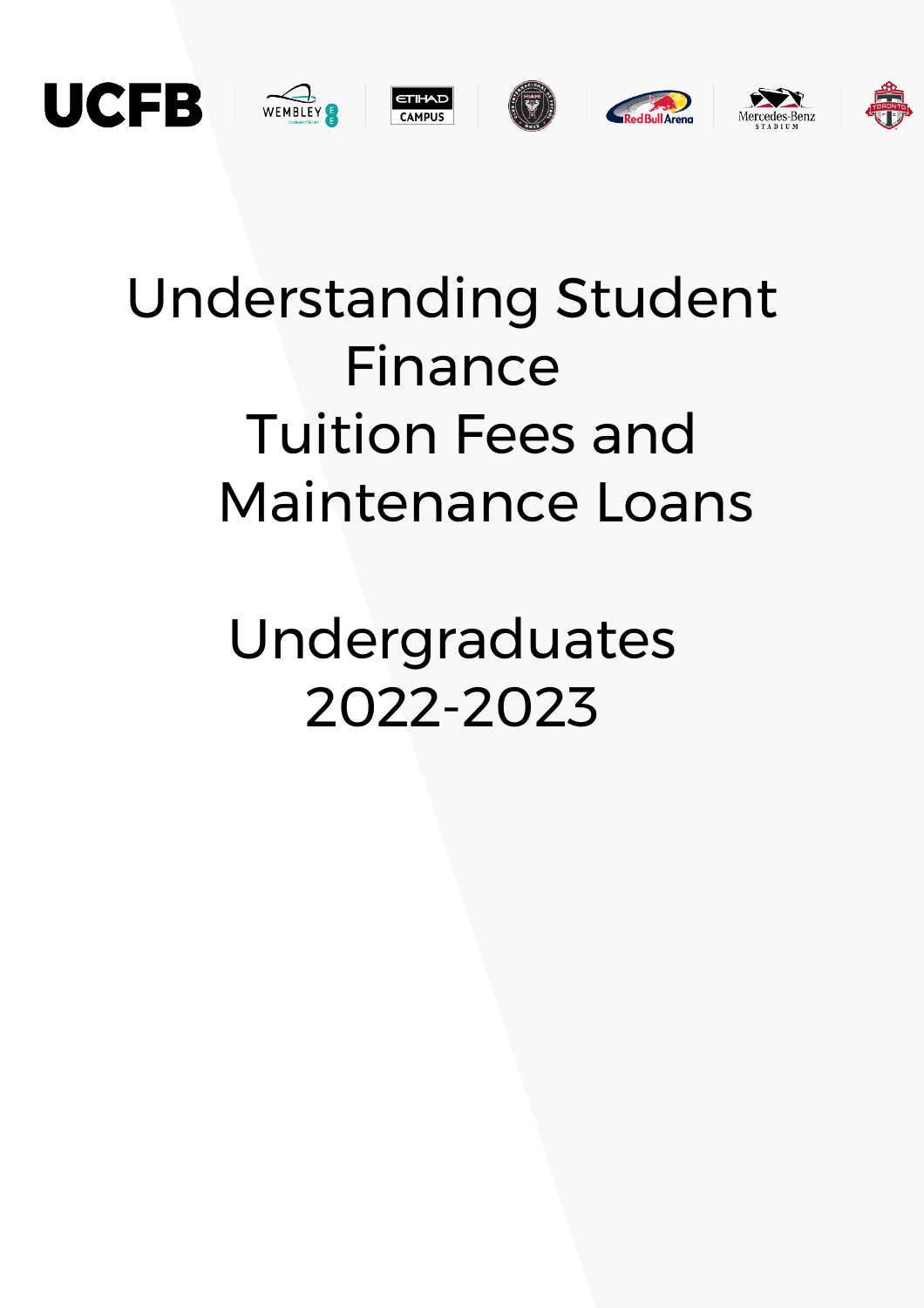













# Introduction

Student Finance in England was radically overhauled several years ago. Myths, panic and confusion are still widespread with many not fully understanding how the system works or what support might be available for them.

It is important that you as a potential student are not put off from going to university because you think you cannot afford it. The reality is, money should be the last reason you decide not to go to university. You need to be able to make informed decisions based on facts rather than what you have read online or heard from a friend. This guide aims to give you as much information as possible about the true cost of going to university.

# How much will it cost me?

You have likely read or heard about possible changes. In 2017/18, they were increased to £9,250 per year. The Government have recently agreed to freeze tuition fees again for 2022-2023 at £9250.00.

You also need to factor in any maintenance loan you may decide to take out as well. (more on this later)

However, it is incredibly important to focus on the amount you will repay rather than the amount you will actually borrow. The amount you repay depends wholly on the amount you earn after graduation. The more you earn, the more you repay however chances are, you'll never repay your full tuition fee loans but we'll get into that further on.

## You don't need cash to pay for university

One of the biggest misconceptions from both prospective students and their parents is that these £9,250 fees are due in full before you actually start at university; this simply is not the case. No public university in the country operates on a policy of 'pay up or you can't come'. Provided you meet certain eligibility criteria ( go to [www.gov.uk/stuent-finance](http://www.gov.uk/stuent-finance) for more information) Student Finance England will automatically make your tuition fee payments to your university. You will never have to worry about making a payment yourself. (Unless you are assessed as a self-funding student!)

It is your decision whether to apply for the full £9,250 or a lower amount however if you do apply for a lower amount, you will need to fund the remaining balance yourself. Tuition Fee Loans are not means tested so if you meet the aforementioned eligibility criteria, you will be eligible for the full amount.

## Almost £10,000 a year - I will never be able to afford the repayments!

Great news! Repayments on Tuition Fee Loans depend wholly on the amount you earn and if you earn under £27,295, you will never repay a penny. All repayments are taken directly from your salary by HMRC meaning you will never need to worry about making or missing a payment. If you earn over £27,295 per year and your income changes to below £27,295 repayments will automatically stop.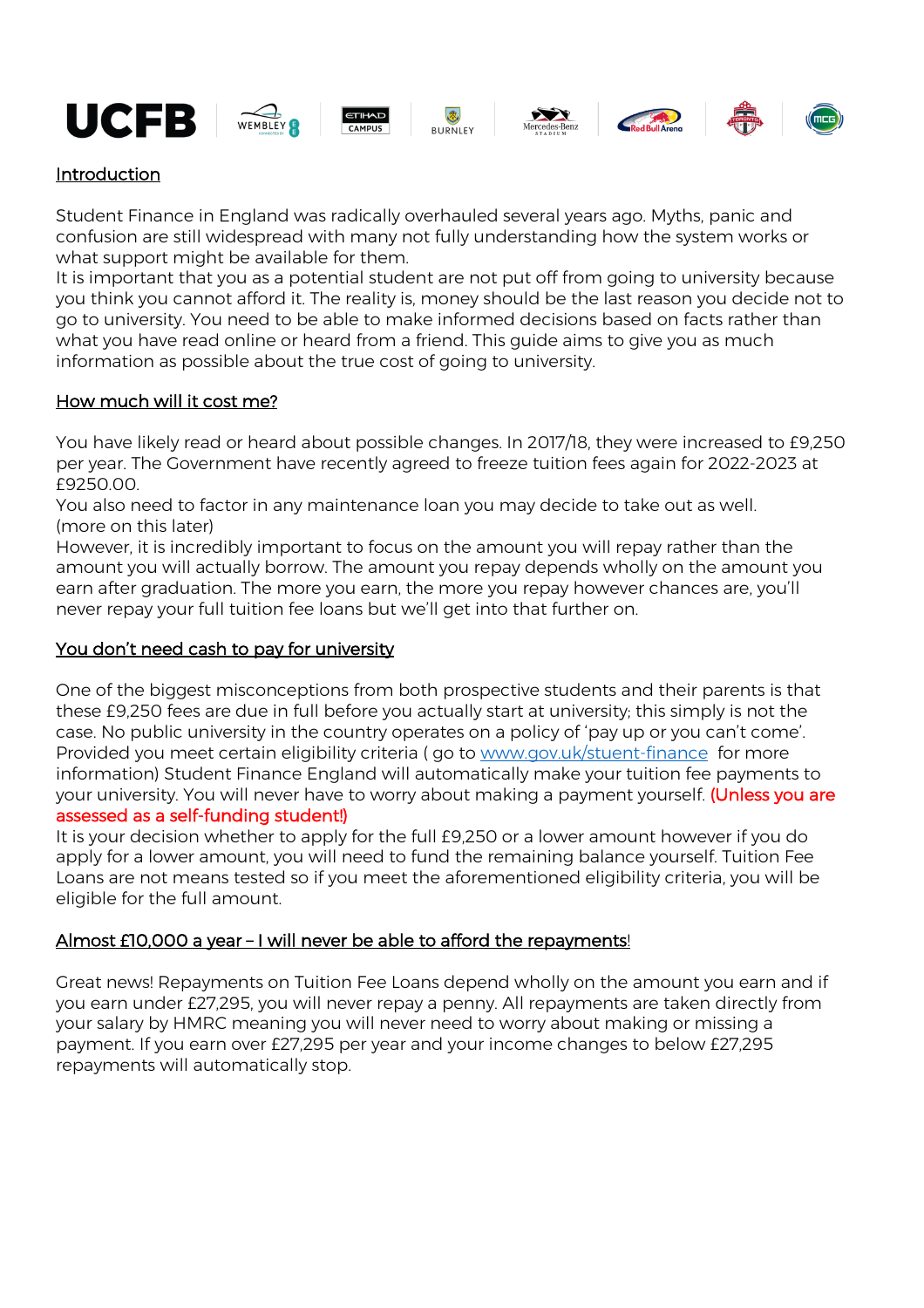











As mentioned, the amount you repay will depend on the amount you earn however; the percentage you repay will stay the same. You will repay 9% of any amount over £27,295 See below for a few examples:

If I earn £28,295 a year, how much will I repay?

£28,295 is £1,000 above the threshold meaning you will repay 9% of £1,000. This equates to £90 a year or £7.50 a month.

If I earn £37,295 a year, how much will I repay?

£37,295 is £10,000 above the threshold meaning you will repay 9% of £10,000. This equates to £900 a year or £75 per month

If I earn £47,295 per year, how much will I repay? £47,295 is £20,000 above the threshold meaning you will pay 9% of £20,000. This equates to £1,800 per year or £150.00 per month.

# I will be repaying this for the rest of my life!

Not true – after thirty years any amount you currently owe is wiped out so if, for 30 years you earn £27,295 a year, you will not have repaid a penny and your debt will be clear. The reality is only those on high incomes will ever repay their loans in full. It is important to note that not repaying much because you are just over the threshold is not a bad thing. These loans are designed as more of a graduate tax rather than a loan.

# No debt collectors with student loans

Another common myth with student loans is that you will have someone turning up at your door ordering you to make repayments – this may be the case with a lot of loans, but not these. As your repayments are made directly from your salary, there is never any possibility that this could happen. Even if you are not repaying anything because you are earning less than £27,295, you will never be asked to make a repayment. You will be able to see the amount you have repaid on your payslip each month, as well as your P60.

# So how much interest will I pay?

For those who started university before 2012, there was no real cost to borrowing money via student loans, as the interest rate was set at the rate of inflation (RPI). So borrowing a shopping trolley worth of goods and you will repay enough to buy the same, even though the actual cash amount may increase. Yet for those starting in or after September 2013, that is all changed. The interest rates are as follows:

While Studying – Your loan accrues inflation plus 3% of the outstanding balance. This continues until the first April after graduation when it changes to

After studying & earning under £27,295 – Your loan accrues inflation only.

After studying & earning between £27,295 & £49,130 – The interest rate will gradually rise from RPI to RPI plus 3%. The interest rate rises at 0.00015% per every pound earnt. Or to put it another way, if you earn £1,000 more, you accrue 0.15% interest.

After studying & earning over £49,130 – Your loan accrues the full RPI inflation plus 3%.

It is worth noting that all the above scenarios assume inflation is positive (prices rising). It is not yet known what would happen in a period of deflation. Therefore, these figures cannot be deemed as 100% accurate but give you a rough idea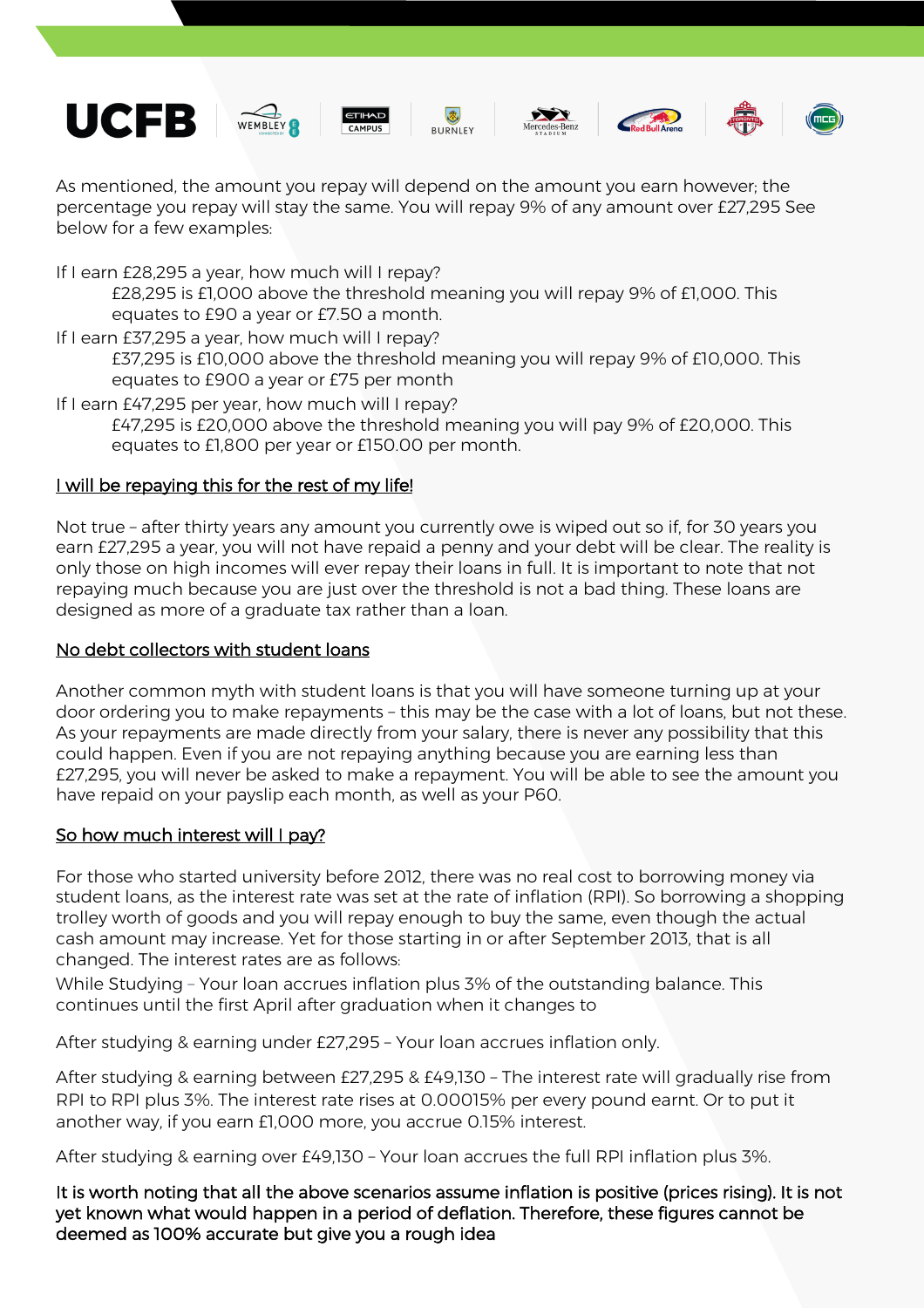

## You will owe money for longer than previous graduates and MAY pay a LOT more

The flipside of people repaying less due to the higher £27,295 threshold than previous graduates is that it will take *much longer* to pay off the loan. This is compounded by the fact the original debt is bigger and the interest rate is higher.

This is because under the post 2012 system the cost is effectively being spread over a much longer period. Initially, graduates will be able to keep more of their income to spend than pre 2012. Though later on when they would have paid off the loan under the old system, they will have less, as they will still be repaying.

### Maintenance Loan

If you meet the eligibility criteria (more details available at [www.gov.uk/student-finance](http://www.gov.uk/student-finance) ),then you will be able to apply for a Maintenance Loan to help towards the cost of living whether this be your accommodation costs, food, rent or travel. It will not cover everything so you need to budget accordingly.

A Maintenance Loan is paid in three instalments across the academic year – you will receive a payment in September, January & April. These payments are paid directly to the student and it is up to you how you spend them however for many, this is the only income you will have so it is wise to pay any bills first and budget the rest. These loans are means tested so the amount you receive will be dependent on your parent's household income however; everyone who meets the eligibility criteria for a Maintenance Loan is eligible for the minimum amount.

The amount you receive is dictated by two elements:

The guaranteed bit – Everyone, regardless of parental income is eligible to receive a minimum of approximately £3,516 per year, however if your parents earn less than £70,000 combined then you might be eligible for more.

The income assessed bit – The amount you can borrow is means-tested meaning it depends on your parent's income (pre-tax & minus pensions). Below are a few examples. Please note the figures used may change.

#### Wembley Campus based students

If your parents earn £25,000, you will receive £8,171.00 per year living at home with parents or £12667.00 living away from the parental home in London.

If your parents earn £70,000, you will receive a minimum of £3,516.00 per year living at home with parents or £6,166.00 living away from the parental home in London.

#### Etihad Campus based students

If your parents earn £25,000, you will receive £8171.00 per year living at home with parents or £9,706.00 living away from the parental home.

If your parents earn £70,000, you will receive a minimum of £3,516.00 per year living at home with parents or £4,422.00 living away from the parental home.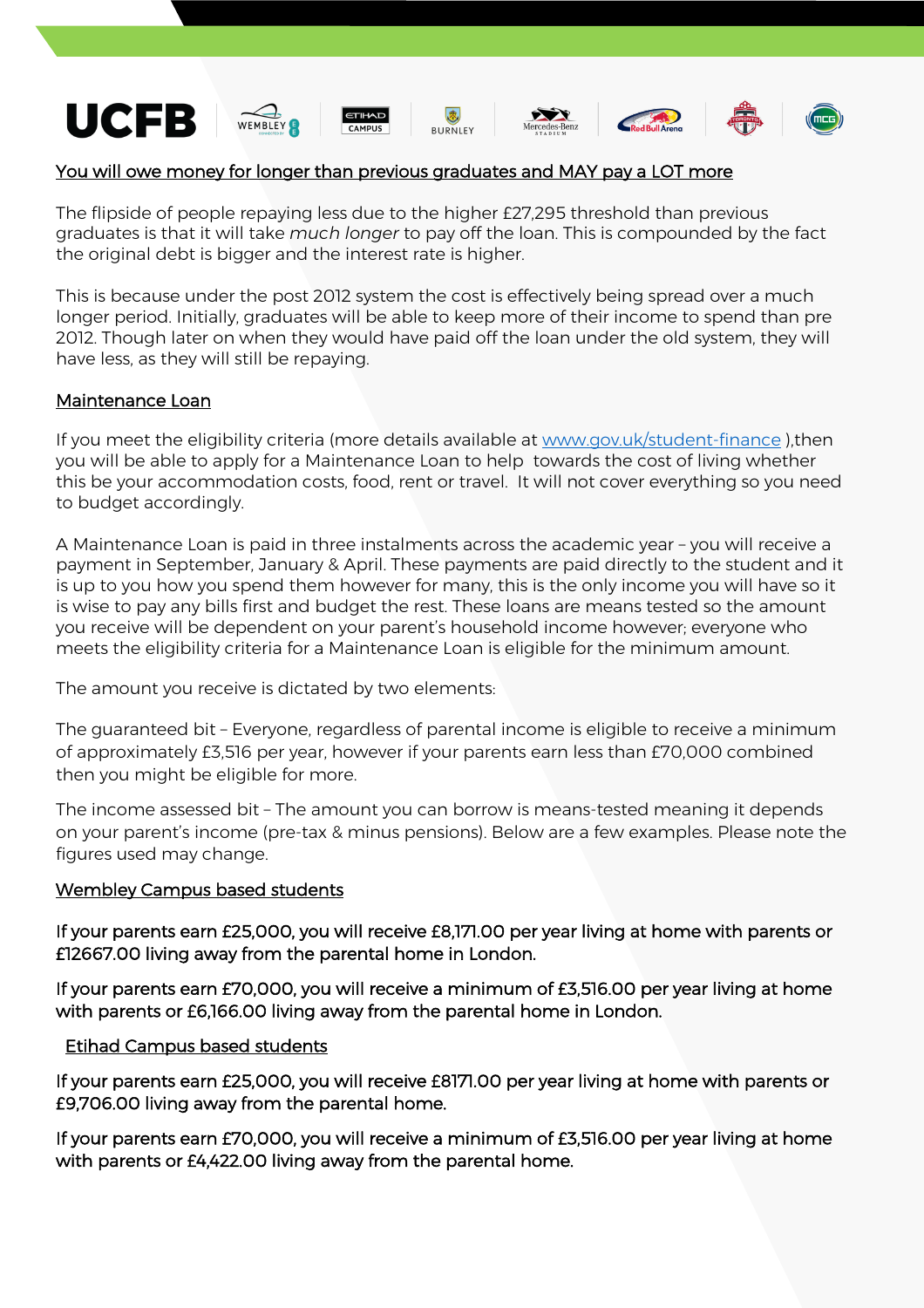If you want to find out exactly how much you will receive before you apply, then you can check out the following link - [https://www.gov.uk/student-finance-calculator.](https://www.gov.uk/student-finance-calculator) It is a few straightforward questions, including your parent's household income, then at the end it will give you two amounts – one will be your Tuition Fee Loan of £9,250, and the other will be the Maintenance Loan.

# My maintenance Loan is too small

One question I am posed at every open day is that the amount offered on the Maintenance Loan is too small. It is not enough to cover rent or if it is it leaves you with barely anything to live on. Unfortunately, there are no alternatives available from Student Finance England. With no real signs of these amounts increasing, it is so important for you to budget appropriately. Parttime work and extra funds from parents could be an option for some.

You may also want to speak to our scholarship team at UCFB who may be able to help with a bursary or scholarship which might help towards travel, accommodation or tuition fee costs related to your course but you must apply early for those as they are limited and go very quickly. They can be contacted at scholarships@ucfb.com

## Deadlines to apply for maintenance loans

To make sure these loans are in place for your first semester in September, students resident in England, need to apply before the final working day in May. If you live in Scotland, you have until June but for Welsh & Northern Irish students, the deadline is a lot earlier. Unfortunately, these deadlines are subject to change each year so we cannot offer an exact date. However, hold on! Missing the deadline is not all bad news – what it means is that you may not get your full allowance in September. What you will get is a minimum of at least £3,516.00 and then once all of your evidence has been reviewed, you will receive a top-up amount if you are eligible for any further support.

## Will taking a loan affect my credit score?

One of the biggest myths around student loans is that because they are such high value loans, they are bound to have an effect on your credit score. In reality however, this simply is not the case. When you borrow from a bank for a credit card, loan or mortgage, to evaluate whether they will make money from you, lenders look at three pieces of information – your application form, any previous dealings they have had with you and crucially, the information on your credit reference files. Most normal financial transactions and credit relationships you have are listed on these files, yet student loans are not included.

# So will my student loan affect my ability to get a mortgage?

One big worry from students and parents is that the high value loans and subsequent debt means they will undoubtedly have a negative effect on their ability to get a mortgage in the future. Of course having a student loan is worse than not having one when it comes to applying for a mortgage, though it will not mean you definitely cannot get one. Completing a degree usually leads to better opportunity for employment and the potential to earn higher meaning those who do not have student loans are earning less than you do. Essentially meaning you are on a level playing field.

Here is what the Council for Mortgage Lenders has said on the matter *"A student loan is very unlikely to impact materially on an individual's ability to get a mortgage, but the amount of mortgage may depend on net income".* What they are basically saying is that the fact you have a student loan will not affect your chances of getting a mortgage, however mortgage lenders will use your net salary rather than your gross salary to make any decisions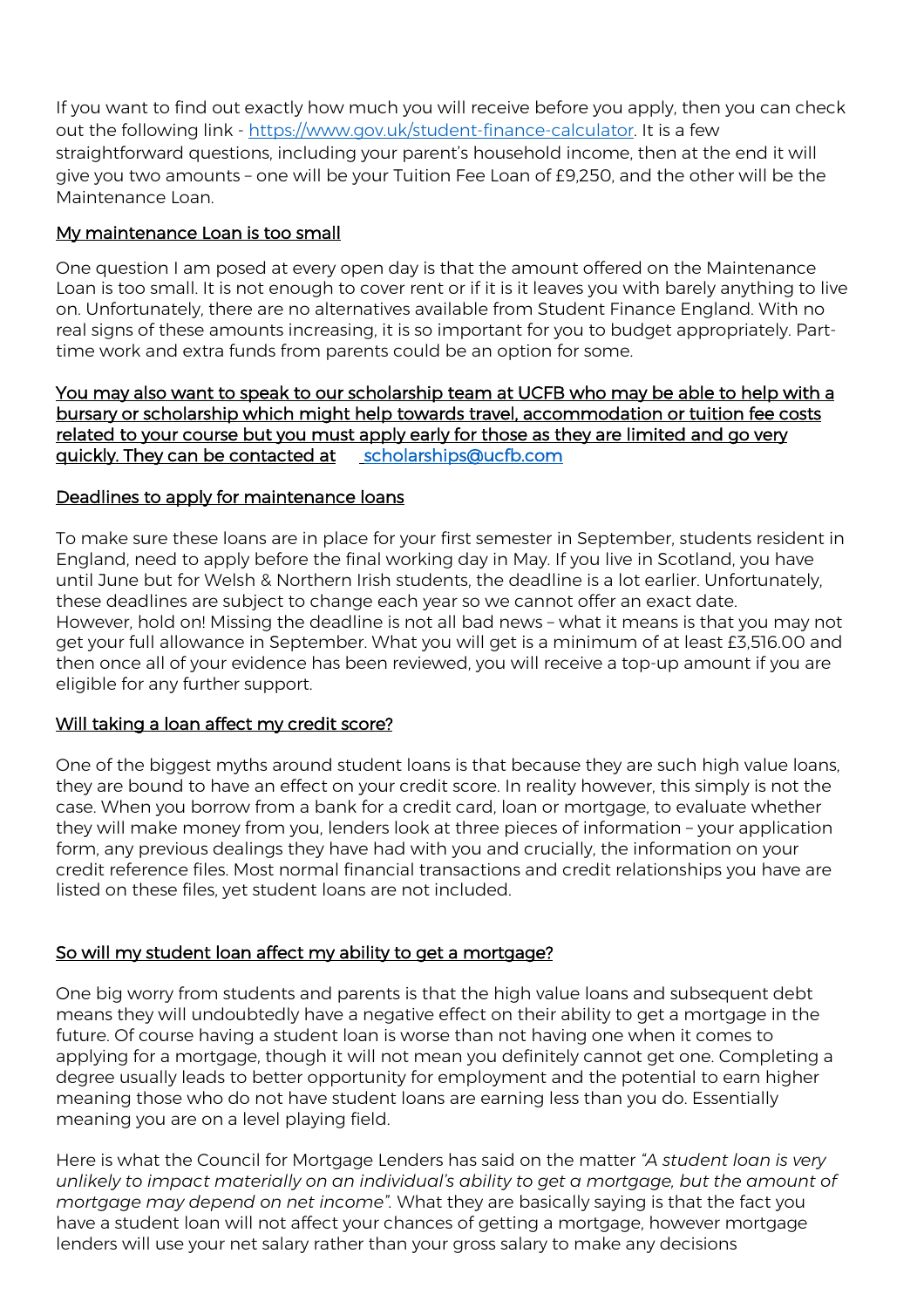# Can I repay my loan early?

Yes. In the early days of student loans, the Government consulted on penalties to stop people repaying early and avoiding interest – thankfully the mass of feedback they received was against the idea and it was scrapped. This doesn't mean that you should repay early though, in fact it's common knowledge that you shouldn't repay more than you absolutely have to, unless you're in a position to do so, and by that I mean you've won Euro millions. In general, we would encourage you to pay off your debts as quickly as possible however, student loans are different, this is because many will not fully repay before the debt is wiped after 30 years. Overpaying each month could actually be pointless, as the overpayments not reducing the amount you would need to pay back at all. Even if you have enough cash to clear the loan in full, it may not be worth it as your repayments primarily depend on what you earn, not what you borrowed. It could mean you need to repay less than what you owed.

## So how do I budget whilst at university?

Well, the simple answer is, you cannot. Yet. Without knowing your income, you will not be able to know what you have to spend. Your income is defined as your student loan plus any grants, bursaries, wages and additional money from parents. Add all this up and that is your total, now you know what you can spend. The only way you will know how much student loan you are going to get is by actually applying. You could always use the Student Finance Calculator mentioned earlier, however this does not confirm that you will definitely receive the money, only how much you may receive.

If you are working while at university, you should remember to take into account any tax and National Insurance you will be required to pay. Below is a handy table which details the tax rates on different levels of earnings. Chances are, if you are working whilst you are at university, you will only be part time and may not earn enough to pay any taxes.

## Student Finance has changed once; can it change again?

The short answer is yes. It is important to remember that the Government is Omni competent. In other words, it is completely free to make and change rules that have already been implemented. There is no 100% guarantee that the system will remain unchanged for the next 30 years until your debt is wiped out.

That being said, it is incredibly unlikely that any negative changes made in the future will impact yourself. Policy makers in the UK are generally averse to retrospective change. When we examine the history of student loans, any changes brought in have only affected new students. While nothing is impossible, I would say with a certain degree of confidence, the system now, is the system that you will use for the entire life of the loans.